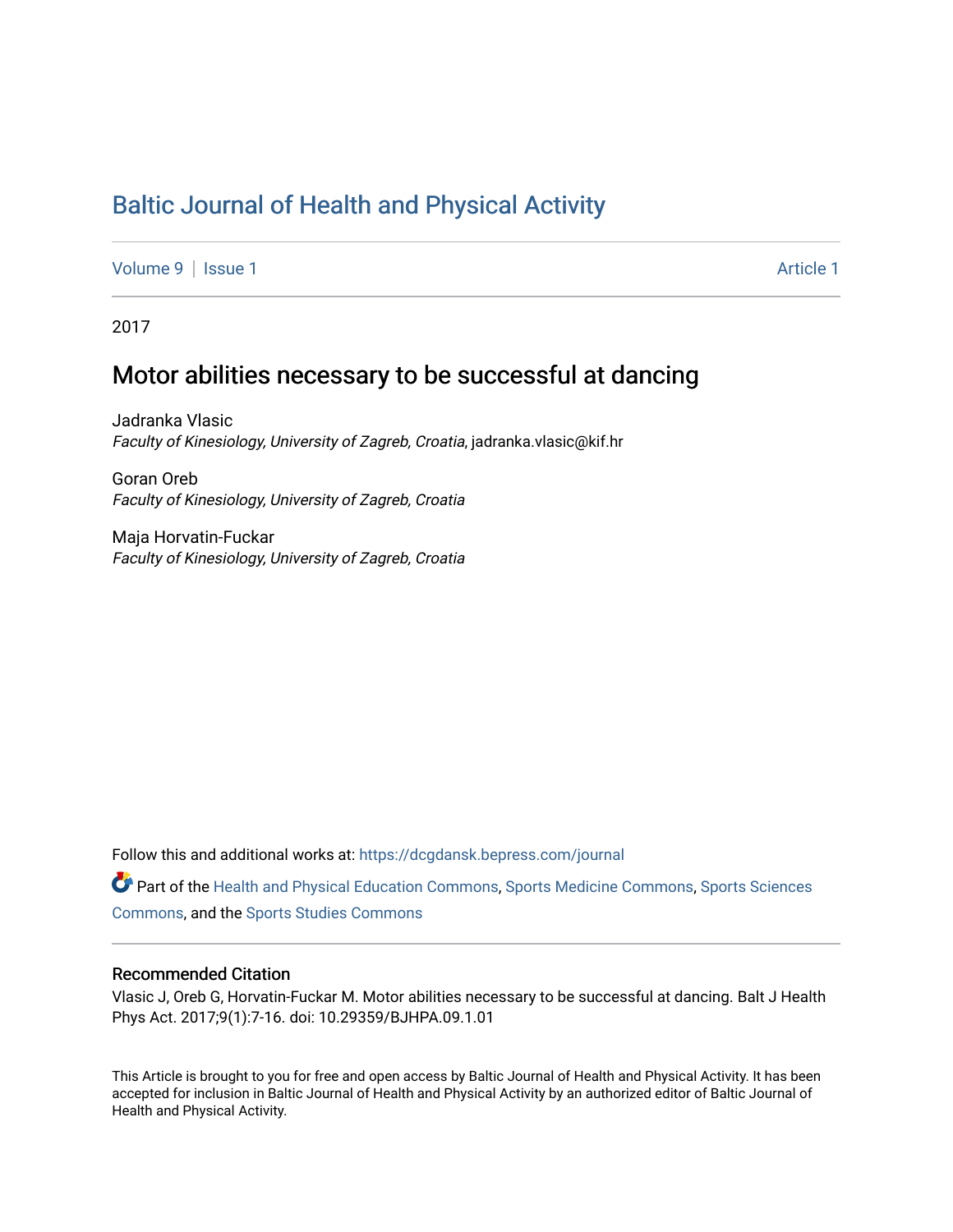# **Motor abilities necessary to be successful at dancing**

**Authors' Contribution:**

- **A** Study Design
- **B** Data Collection
- **C** Statistical Analysis
- **D** Data Interpretation **E** Manuscript Preparation
- **F** Literature Search
- **G** Funds Collection

**Jadranka Vlašić ABCDEFG, Goran Oreb ABCDEFG, Maja Horvatin-Fučkar ABCDEFG**

Faculty of Kinesiology, University of Zagreb, Croatia

| abstract                |                                                                                                                                                                                                                                                                                                                                                                                                                                                                                                                                                                                                                           |
|-------------------------|---------------------------------------------------------------------------------------------------------------------------------------------------------------------------------------------------------------------------------------------------------------------------------------------------------------------------------------------------------------------------------------------------------------------------------------------------------------------------------------------------------------------------------------------------------------------------------------------------------------------------|
| <b>Background</b>       | The aim of the study was to determine the relation between motor abilities and the rate<br>of success in dancing of 85 students of the Faculty of Kinesiology.                                                                                                                                                                                                                                                                                                                                                                                                                                                            |
| <b>Material/Methods</b> | Efficiency in dancing was represented by the marks given to the subjects by five experts<br>after performing each dance on the basis of a video recording. The variables' sample to<br>determine motor abilities consisted of the results achieved by measuring motor abilities of<br>coordination, realization of rhythmical structures, balance, movement frequency, flexibility<br>and explosive strength.                                                                                                                                                                                                             |
| <b>Results</b>          | By means of regression analysis a statistically significant relationship was established<br>between a predictor set of the students' motor abilities and the overall dancing efficiency<br>criterion (R = 0.67), the predictor set and the folk dances efficiency criterion (R = $0.67$ )<br>and the predictor set and the social dances' efficiency criterion $(R = 0.62)$ ( $p < 0.01$ ).<br>Predictors with the highest rate of the relationship of the predictor set with the overall<br>dancing efficiency criterion and folk dancing efficiency are drumming without the rhythm<br>and side-steps with a 360° turn. |
| <b>Conclusions</b>      | The students with a higher level of rhythmic abilities and coordination will be more<br>successful in performing dancing structures.                                                                                                                                                                                                                                                                                                                                                                                                                                                                                      |
| Key words               | students, motor abilities, dancing efficiency                                                                                                                                                                                                                                                                                                                                                                                                                                                                                                                                                                             |

## **article details**

| <b>Article statistics</b>    | Word count: 3,320; Tables: 6; Figures: 0; References: 24                                                                                                                                                                                                                                                                                                                                                                                                                                                                                                                                                                                                                                                                                                                                             |
|------------------------------|------------------------------------------------------------------------------------------------------------------------------------------------------------------------------------------------------------------------------------------------------------------------------------------------------------------------------------------------------------------------------------------------------------------------------------------------------------------------------------------------------------------------------------------------------------------------------------------------------------------------------------------------------------------------------------------------------------------------------------------------------------------------------------------------------|
|                              | Received: April 2016; Accepted: January 2017; Published: March 2017                                                                                                                                                                                                                                                                                                                                                                                                                                                                                                                                                                                                                                                                                                                                  |
| <b>Full-text PDF:</b>        | http://www.balticsportscience.com                                                                                                                                                                                                                                                                                                                                                                                                                                                                                                                                                                                                                                                                                                                                                                    |
| Copyright                    | © Gdansk University of Physical Education and Sport, Poland                                                                                                                                                                                                                                                                                                                                                                                                                                                                                                                                                                                                                                                                                                                                          |
| Indexation:                  | AGRO, Celdes, CNKI Scholar (China National Knowledge Infrastructure), CNPIEC, De Gruyter - IBR (International<br>Bibliography of Reviews of Scholarly Literature in the Humanities and Social Sciences), De Gruyter - IBZ<br>(International Bibliography of Periodical Literature in the Humanities and Social Sciences), DOAJ, EBSCO - Central<br>& Eastern European Academic Source, EBSCO - SPORTDiscus, EBSCO Discovery Service, Google Scholar, Index<br>Copernicus, J-Gate, Naviga (Softweco, Primo Central (ExLibris), ProQuest - Family Health, ProQuest - Health &<br>Medical Complete, ProQuest - Illustrata: Health Sciences, ProQuest - Nursing & Allied Health Source, Summon<br>(Serials Solutions/ProQuest, TDOne (TDNet), Ulrich's Periodicals Directory/ulrichsweb, WorldCat (OCLC) |
| <b>Funding:</b>              | This research received no specific grant from any funding agency in the public, commercial, or not-for-profit<br>sectors.                                                                                                                                                                                                                                                                                                                                                                                                                                                                                                                                                                                                                                                                            |
| <b>Conflict of interest:</b> | Authors have declared that no competing interest exists.                                                                                                                                                                                                                                                                                                                                                                                                                                                                                                                                                                                                                                                                                                                                             |
| <b>Corresponding author:</b> | Dr. Jadranka Vlašić, Faculty of Kinesiology University of Zagreb - Kinesiology of sports, Horvaćanski zavoj 15<br>Zagreb Croatia, Zagreb 10 000, Croatia; tel.: 38513658768; fax: 38513634146; e-mail: jadranka.vlasic@kif.hr                                                                                                                                                                                                                                                                                                                                                                                                                                                                                                                                                                        |
| <b>Open Access License:</b>  | This is an open access article distributed under the terms of the Creative Commons Attribution-Non-commercial<br>4.0 International (http://creativecommons.org/licenses/by-nc/4.0/), which permits use, distribution, and<br>reproduction in any medium, provided the original work is properly cited, the use is non-commercial and is<br>otherwise in compliance with the license.                                                                                                                                                                                                                                                                                                                                                                                                                 |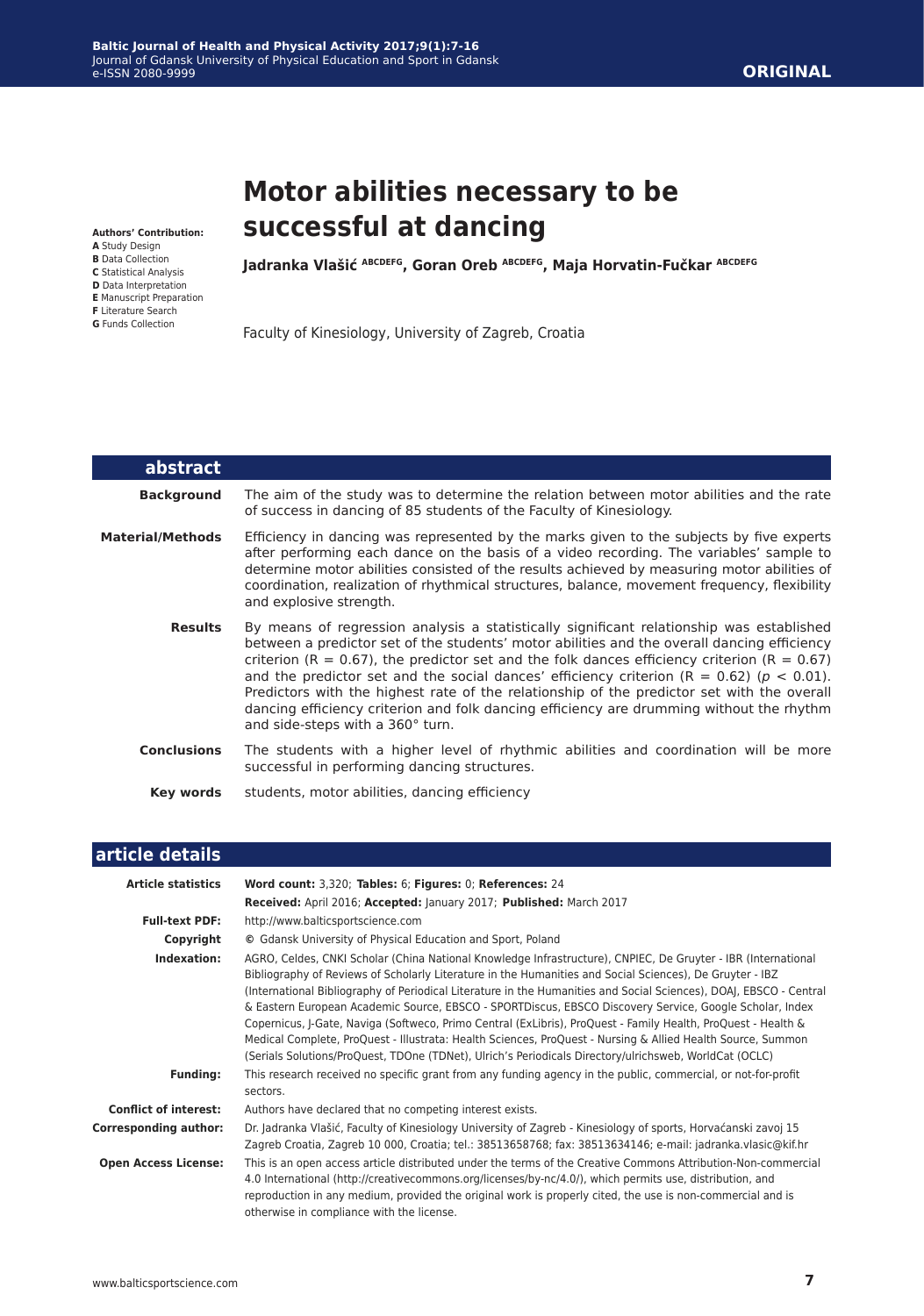## **introduction**

Dance is a conventional aesthetic movement regarded by many as a combination of sport and art [1, 2]. Dance is efficient from the point of view of transformational, educational and pedagogic effects [3]. Traditional beliefs and prejudice [4] against dancing as a predominantly female activity/sport cause a minimum enrolment to dance PE classes, even though its positive effect on the functional [5] and motor abilities and morphological characteristics has been proved [6]. PE classes, which on every educational level of the programme deal with dancing structures related themes, are an ideal opportunity to increase the popularity of dancing as a sport, i.e. recreational activity and a training operator. Efficiency in performing dancing structures is conditioned by the high level of coordination motor abilities, rhythmic structures, velocity, explosive strength and balance on the one hand [7, 8, 9, 10, 11], and functional abilities and morphologic characteristics [12, 13, 14] on the other. In addition, it is necessary to add music, with its rhythm and pace, and is not mere audio background,as a factor that influences the performance of motor tasks in conventionally aesthetic activities.

Since men in general, includingthe population of students, do not decide on conventionally aesthetic activities as their first choice [15, 16] but in their sport careers principallydo mono-structural, multi-structural and complex sport activities, it is a question whether they can be successful in doing dancing structures; in other words, whether they have developed motor abilities important for dancing efficiency to the level that they can be successful in performing dancing structures by doing sport activities that are not of the conventionally aesthetic type.

The aim of the study was to determine the relationship between motor abilities and the rate of success in dancing of the students of the Faculty of Kinesiology in Zagreb.

#### **material and methods**

The sample of subjects consisted of 85 graduate male students ofthe Faculty of Kinesiology, aged 21–23, who have passed the course Dance, attended by students in the 5th semester for 75 classes (15 theoretical and 60 practical ones). Course Dance covers mastering 28 Croatian folk dances and 12 social dances.

The variables to evaluate the dancing efficiency were the marks given by judges for each of ten dances (5 folk and 5 social). The selected dances were assessedby five competent experts in the field, on the basis of a video recording. The recordings of students were made without previous notice after the folk and social dances related themes had been completed in the course.In this way practicing the evaluated dances was avoided. Students entered the gym separately (1 by 1), and after receiving instructions about the procedure, each student was assigned a dance to demonstrate. The demonstration of five folk or social dances accompanied by music, recorded beforehand, followed. The recorded music ensured the same conditions for all the subjects (rhythm, tempo). After the demonstration finished, the students stayed in the gym to avoid comments and potential practice of the dances by the students waiting for the efficiency evaluation.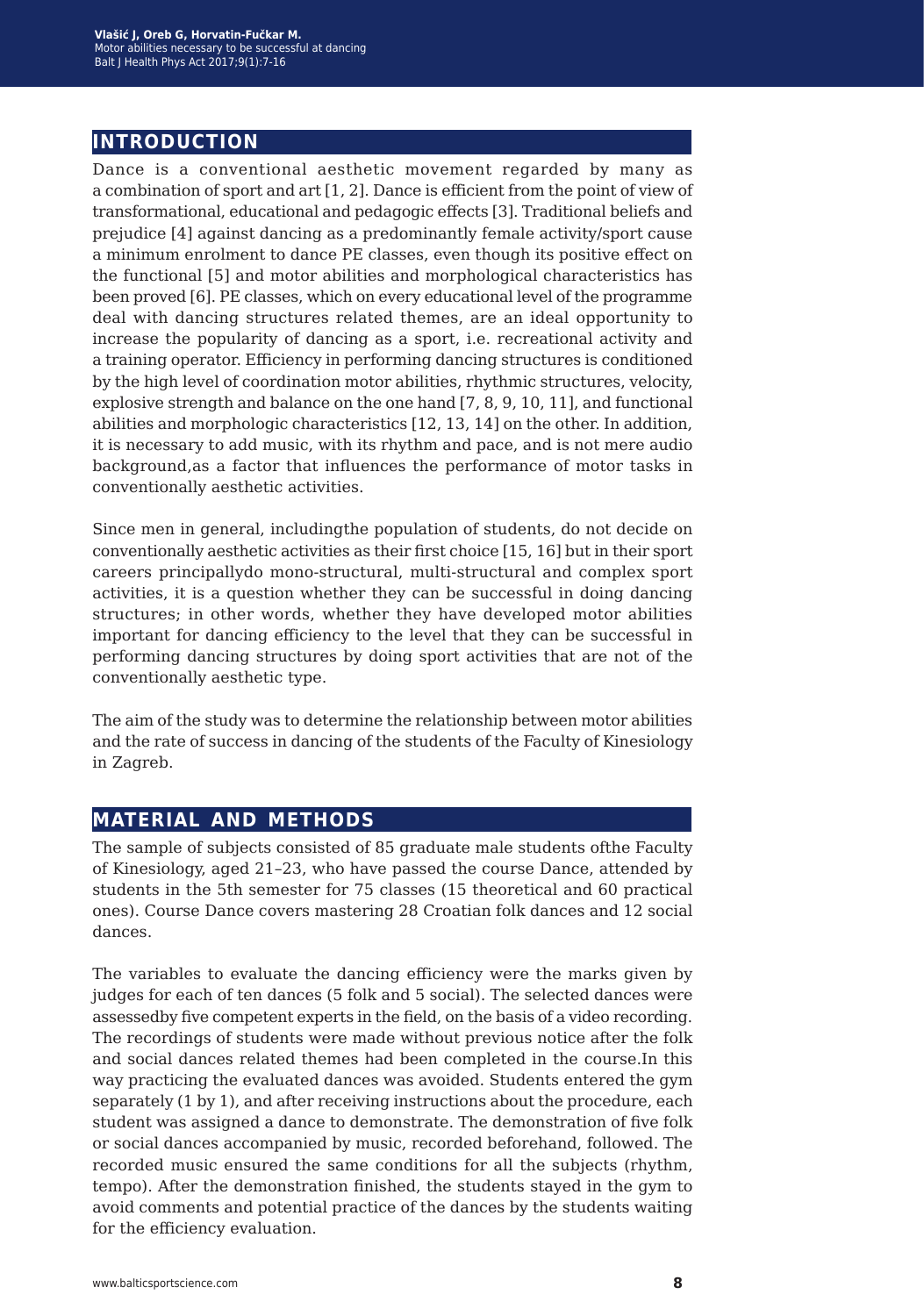Judges had been instructed about the evaluation criteria; they were independent, and the evaluation was done simultaneously. Dancing performance was evaluated by using marks 1-5 and the results of the evaluation have been shown in Likert's five degree Scale. General criteria for differentiating a demonstration were: 5 – precise dancing performance completely matches the accompanying music and is at a high aesthetic level; 4–dancing performance containing minor faults in dancing steps or aesthetic expression and it matches the accompanying music; 3– performance with mistakes in dancing steps, poorer aesthetic expression with deviations from the accompanying music; 2 – performance with major mistakes, performance interruptions, frequent irregularities in posture, music and moves do not match; 1– the performer is not familiar with the dance steps, his/her postureis poor, there is a complete disharmony of accompanying music and moves. Specific demonstration criteria are defined by characteristic features of style (the type and amplitude of steps, the diversity of rhythm and tempo, the structures, the style and direction of movements).

When choosing the dances to represent folk and social dances, programme of the course Dance, a structural analysis of each dance, the structural diversity as well as their ethno-correlational determination were taken into account. The same criteria were applied while teaching the dances in the classes. The group of folk dances [17] consisted of: Sotiš (the Adriatic region dance), Došla sam vam japa (the Alpine region dance), Slavonsko kolo (the Pannonian region dance) Poskočica (the Adriatic region dance) and Vrličko kolo (the Dinaric region dance). These dances cover all Croatian dancing regions; they are done in pairs (Sotiš, Poskočica) or in a circle (Došla sam vam japa dimo, Slavonsko kolo, Vrličko kolo), and they have different rhythm and tempo. The group of social dances consisted of precisely defined dancing images which were blended into choreography, if there were more dancing images: English Waltz (basic step, right and left turn), Rumba (basic step, hand to hand), Cha-chacha (promenade), Samba (basic step) and Slow Foxtrot (basic step and right turn). When choosing social dances, beside paying attention to the diversity of rhythm and tempo and to the structures of movements, it was also important to include the dances that involve starting from different initial positions (right or left foot being the dancer's starting foot). Students did the men's step of all the social dances and the folk dance Sotiš individually (other dances have the same steps for men and women alike).

The variables' sample to assess motor abilities consisted of the results achieved by measuring motor abilities (14 tests) for which the influence on dancing efficiency had already been determined in the previous research [8, 9, 10]. The evaluation was done using the following motor tests:

Coordination: FEWB – figure of eight with a bend (passing bellow an elastic stripe stretched between two holders at a 4 m distance, 4 repetitions); OCB – obstacle course backwards, (walking on all fours over a cover, (at 3 m), through the opening of a vaulting box (at  $6 \text{ m}$ ) to the finish at  $10 \text{ m}$ ); SS - side-steps (side steps between two lines at a 4 m distance, 6 m length); SS360 – sidesteps with a 360° turn (side steps with the 360° turnbetween two lines at a 4 m distance, 6 m length).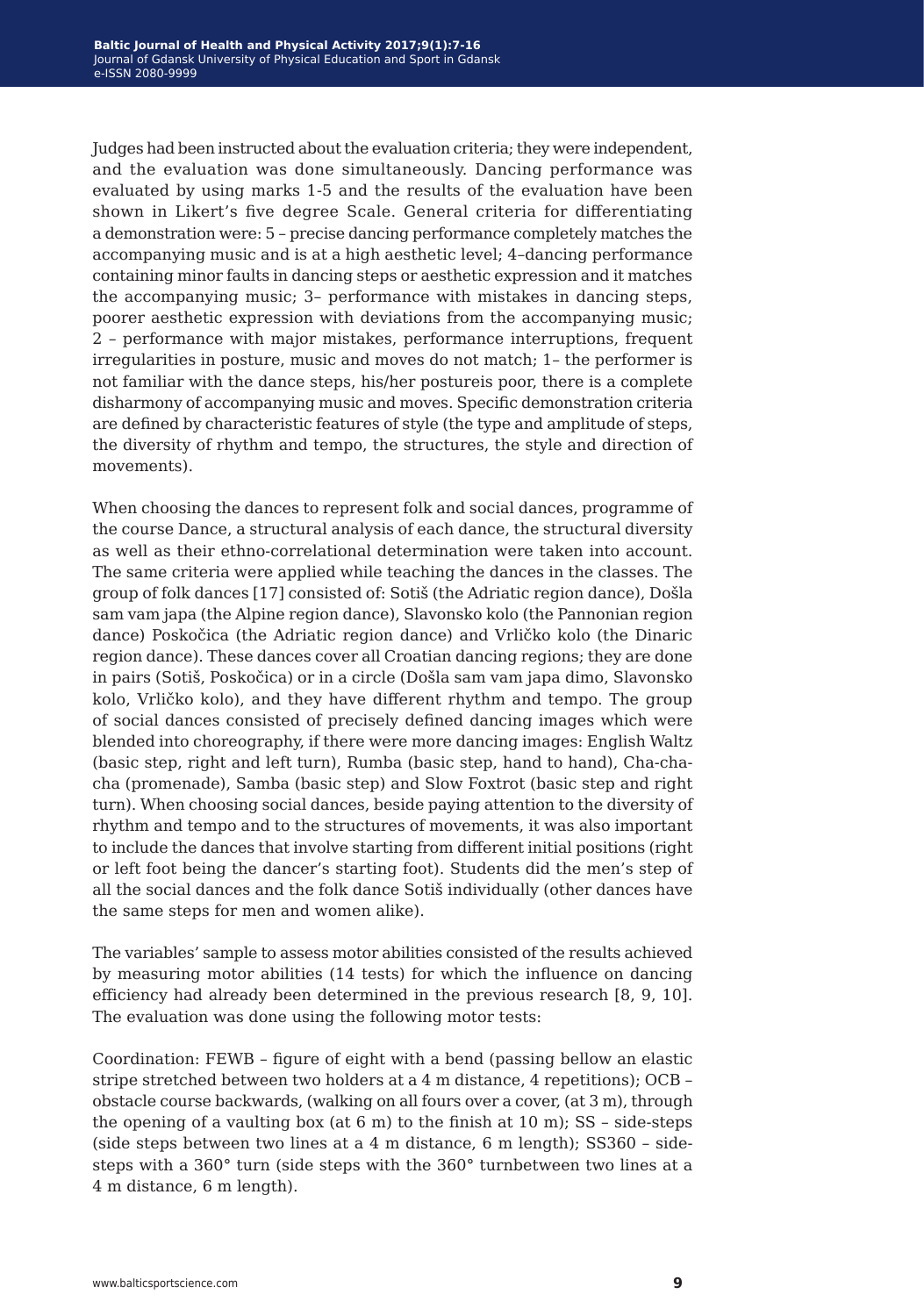Rhythmic structures' realization: DWR – drumming without the rhythm (sitting at a desk alternately slapping the palms of their hands against the desktop: 2x left palm, 2x right over the left, 1x right against the forehead and 1x right against the desk, in 20 sec); DWFH – drumming with feet and hands (slapping hands and kicking legs alternately against the wall in the corner of the room: 1x left foot, 1x right hand, 2x left hand, 1x right foot in 20 sec); ORT – Oreb's rhythm test (covering the 11-m distance in different moving rhythm (steps, leaps and jumps) using marks on the floor).

Balance: S1FEO – standing on a foot on a balance bench with eyes open (standing on one foot on a 1-cm beam with eyes open and arms pressed to the body); S2FEC – standing on both feet on the balance bench with eyes closed (standing on both feet on a 1-cm beam with eyes closed, arms pressed to the body).

Frequency of movement: HT – hand tapping (slapping alternately the palm of a dominant hand against the circles on a desk at a 61-cm distance, within 15 sec); FT – foot tapping (kicking alternately with the dominant leg over a 15 cm high barrier, within 15 sec).

Flexibility: S&R – sit-and-reach (seated forward bend) and to evaluate explosive strength: SLJ – standing long-jump , SARGENT – Sargent test (standing high jump) [17]. The evaluation of motor abilities was done in the classes of the course Dance, after teaching the lessons, according to the course syllabus.

#### **results**

| <b>DANCE</b>  | AM    | SD   |
|---------------|-------|------|
| SOTIŠ         | 2.68  | 0.68 |
| JAPA          | 2.43  | 0.94 |
| <b>SLKOLO</b> | 2.10  | 1.04 |
| <b>POSKO</b>  | 2.37  | 0.92 |
| <b>VRLIKA</b> | 2.46  | 1.05 |
| <b>ENGW</b>   | 2.70  | 0.85 |
| <b>RUMBA</b>  | 2.28  | 0.93 |
| <b>CHA</b>    | 2.26  | 0.93 |
| SAMBA         | 2.37  | 1.01 |
| <b>SLOW</b>   | 2.22  | 0.98 |
| <b>EPFD</b>   | 12.04 | 4.05 |
| <b>EPSD</b>   | 11.82 | 4.01 |
| <b>TE</b>     | 23.86 | 7.32 |

Table 1. Descriptive parameters of evaluationsof individual dances, overall efficiency in performing folk dances (EPFD), and overall efficiency in performing social dance (EPSD) and the students' total efficiency (TE)

The results of the descriptive variables' indicators used to evaluate the students' efficiency in dancing (Table 1) point to an average individual mark just a little above sufficient (2.10); the highest mark being the one given for Sotiš (2.68) and the lowest (2.10) for Slavonsko kolo.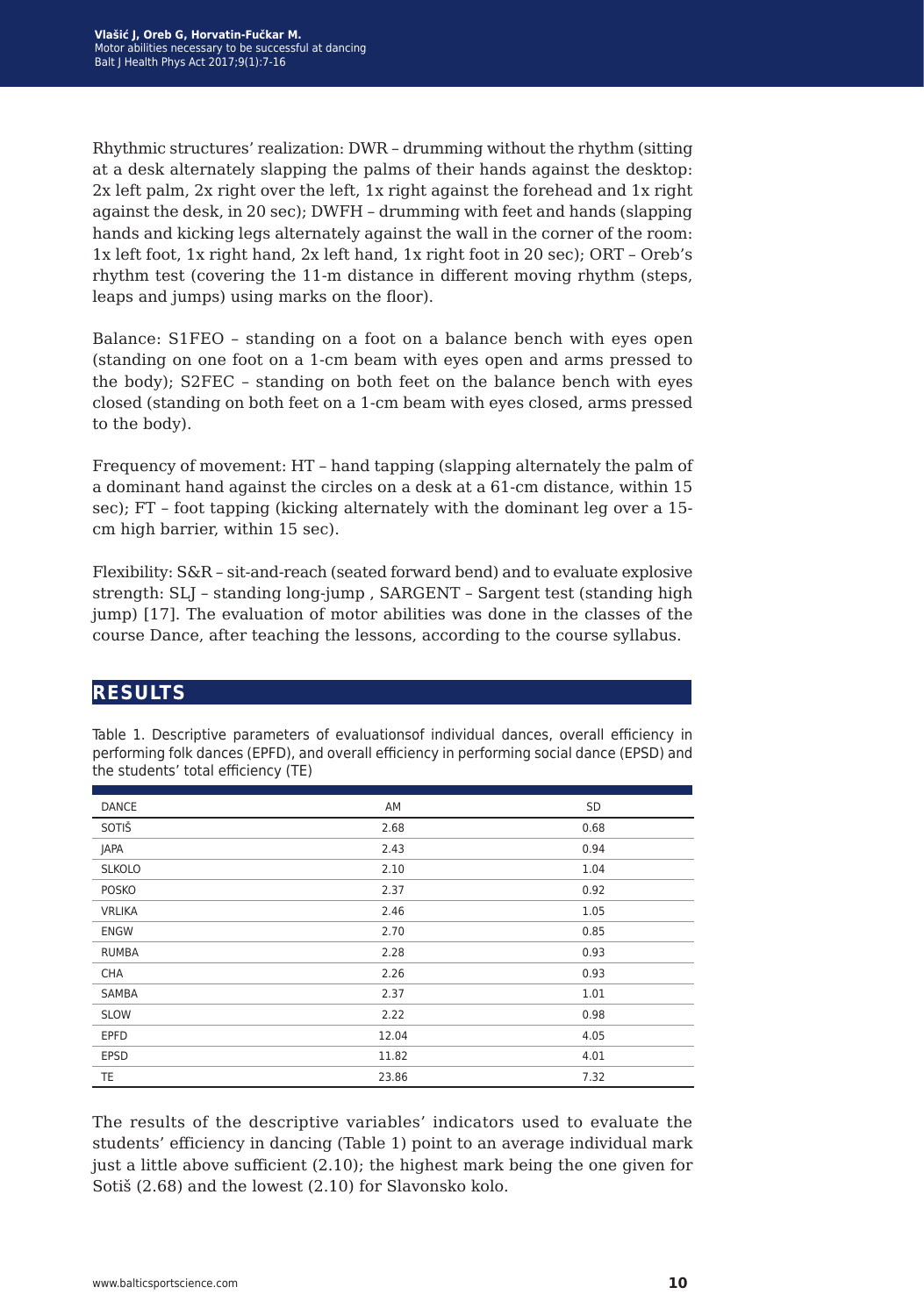In social dances, English Waltz got the highest marks (2.70) and Slow Foxtrot the lowest (2.22). According to the values of the total success in folk (12.04) and social (11.82) dances, students performed folk dances more successfully.

| <b>TEST</b>    | AM     | SD    |
|----------------|--------|-------|
| <b>FEWB</b>    | 18.51  | 2.11  |
| OCB            | 9.40   | 1.68  |
| SS             | 8.46   | 0.86  |
| SS360          | 9.82   | 1.09  |
| <b>DWR</b>     | 16.75  | 3.22  |
| <b>DWFH</b>    | 14.62  | 4.14  |
| ORT            | 7.04   | 0.74  |
| S1FEO          | 12.11  | 9.46  |
| S2FEC          | 2.09   | 0.59  |
| HT             | 43.24  | 6.16  |
| FT.            | 37.15  | 4.88  |
| <b>S&amp;R</b> | 51.12  | 6.05  |
| SLJ            | 238.78 | 26.01 |
| SARGENT        | 52.54  | 6.11  |

Table 2. Descriptive parameters to evaluate the students' motor abilities

Descriptive indicators for evaluating students' motor abilities (Table 2) illustrate that the students achieved bettertest results when doing hand tapping (HT), foot tapping (FT), sit-and-reach (S&R) and standing long-jump (SLJ).

The calculations yielded an average correlation and Cronbach's reliability coefficient of the marks given by five judges for each ofthe ten dances (Table 3).

Table 3. Correlations of the judges' marks and Cronbach's reliability coefficient for each dance individually

| DANCE      | ূ∽<br>5OT |      | SLKOL | <b>POSKO</b> | VRLIK | ENGW | RUMB/ |      | <b>SAMBA</b> | NO <sub>1S</sub> |
|------------|-----------|------|-------|--------------|-------|------|-------|------|--------------|------------------|
| <b>AVR</b> | 0.82      | 0.91 | 0.92  | 0.90         | 0.91  | 0.94 | 0.92  | 0.92 | 0.92         | 0.96             |
| ALPHA      | 0.96      | 0.98 | 0.98  | 0.98         | 0.98  | 0.99 | 0.98  | 0.98 | 0.98         | 0.99             |

A surprising connection of the judges in evaluating performance of different dances is evident in a high correlation of the marks given by the judges to a specific dance. Correlation coefficients are higher than 0.82 for folk and 0.92 for social dances ( $p > 0.05$ ), which shows 67%, i.e. 84% agreement in the process of evaluating the students' efficiency in performing dances.

The relationship between some motor abilities and efficiency in performing folk and social dances as well as the overall students' efficiency was determined by regression analysis.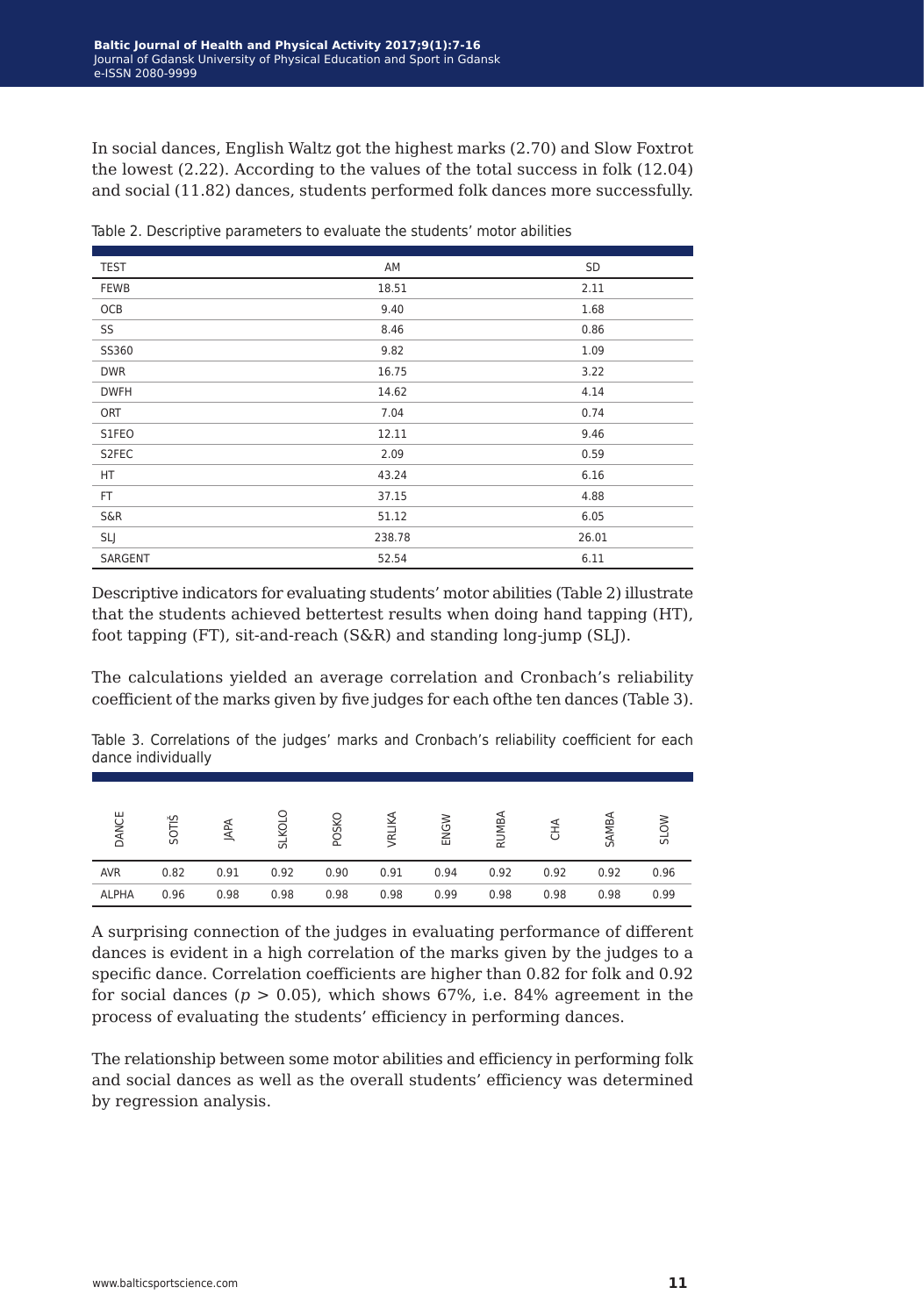|                         |  |  | Table 4. Regression analysis of the motor abilities and the variables of the students' overall |  |
|-------------------------|--|--|------------------------------------------------------------------------------------------------|--|
| dancing efficiency (TE) |  |  |                                                                                                |  |

| Total efficiency<br>TE               | R = 0.67 R <sup>2</sup> = 0.44 Adj.R <sup>2</sup> = 0.33 F=3.97 $p = 0.00$<br>Std. Err.est. $= 5.97$ |              |         |         |      |  |
|--------------------------------------|------------------------------------------------------------------------------------------------------|--------------|---------|---------|------|--|
| <b>Students</b>                      | B                                                                                                    | Std. Err.est | Beta    | t       | р    |  |
| <b>FEWB</b>                          | $-0.03$                                                                                              | 0.43         | $-0.01$ | $-0.08$ | 0.94 |  |
| OCB                                  | 0.12                                                                                                 | 0.50         | 0.03    | 0.24    | 0.82 |  |
| SS                                   | $-1.53$                                                                                              | 0.94         | $-0.18$ | $-1.64$ | 0.11 |  |
| SS360                                | 1.93                                                                                                 | 0.82         | $0.29*$ | 2.35    | 0.02 |  |
| <b>DWR</b>                           | 1.16                                                                                                 | 0.27         | $0.51*$ | 4.29    | 0.00 |  |
| <b>DWFH</b>                          | $-0.03$                                                                                              | 0.19         | $-0.02$ | $-0.14$ | 0.89 |  |
| <b>ORT</b>                           | $-0.12$                                                                                              | 1.11         | $-0.01$ | $-0.11$ | 0.92 |  |
| S1FEO                                | 0.10                                                                                                 | 0.08         | 0.13    | 1.28    | 0.21 |  |
| S2FEC                                | $-2.53$                                                                                              | 1.19         | $-0.20$ | $-2.12$ | 0.04 |  |
| HT                                   | 0.15                                                                                                 | 0.15         | 0.13    | 1.00    | 0.32 |  |
| FT.                                  | 0.09                                                                                                 | 0.19         | 0.06    | 0.48    | 0.64 |  |
| S&R                                  | 0.05                                                                                                 | 0.12         | 0.04    | 0.40    | 0.69 |  |
| <b>SLJ</b>                           | $-0.02$                                                                                              | 0.03         | $-0.08$ | $-0.68$ | 0.50 |  |
| <b>SARGENT</b><br>.<br>$\sim$ $\sim$ | 0.06<br>$\sim$ 3.000                                                                                 | 0.13         | 0.05    | 0.48    | 0.63 |  |

\*statistically significant differences

The relationship between the students' motor abilities' predictor set and the overall dancing efficiency criterion is statistically relevant  $(R = 0.67)$  and  $44\%$ of the common variable, with an error level of 0.01 have been explained by means of the predictor set. Predictors that contribute the most to explaining the relationship with the criterion are drumming without the rhythm (DWR) (Beta =  $0.51$ ) and side-steps with a  $360^{\circ}$  turn (SS360) (Beta = 0.29), used to assess motor ability to realize rhythmic structures on the one handand coordination on the other hand, with an error level ranging from 0.01 to 0.05. It is also necessary to mention the relationship between the balance evaluation test standing on both feet on the balance bench with eyes closed (S2FEC) (Beta = 0.20) and the overall efficiency in dancing at the significance level of 0.05

Table 5. Regression analysis of the motor abilities and the variables of the students' folk dances' efficiency (EPFD)

| Folk Dances'<br>Efficiency |                        | $R = 0.67$ $R^2 = 0.44$ Adj. $R^2 = 0.33$ $F = 3.10$ $p = 0.00$ |             |         |          |  |  |  |
|----------------------------|------------------------|-----------------------------------------------------------------|-------------|---------|----------|--|--|--|
| EPFD                       | Std. Err.est. $= 3.31$ |                                                                 |             |         |          |  |  |  |
| <b>Students</b>            | B                      | Std. Err.est                                                    | <b>Beta</b> | t       | р        |  |  |  |
| <b>FEWB</b>                | $-0.15$                | 0.24                                                            | $-0.08$     | $-0.64$ | 0.53     |  |  |  |
| <b>OCB</b>                 | $-0.38$                | 0.27                                                            | $-0.16$     | $-1.38$ | 0.17     |  |  |  |
| SS                         | $-0.77$                | 0.52                                                            | $-0.16$     | $-1.49$ | 0.14     |  |  |  |
| SS360                      | 1.20                   | 0.46                                                            | $0.32*$     | 2.64    | 0.01     |  |  |  |
| <b>DWR</b>                 | 0.53                   | 0.15                                                            | $0.42*$     | 3.51    | 0.00     |  |  |  |
| <b>DWFH</b>                | $-0.05$                | 0.11                                                            | $-0.05$     | $-0.44$ | 0.66     |  |  |  |
| <b>ORT</b>                 | $-0.15$                | 0.61                                                            | $-0.03$     | $-0.24$ | 0.81     |  |  |  |
| S1FEO                      | 0.02                   | 0.04                                                            | 0.06        | 0.54    | 0.59     |  |  |  |
| S2FEC                      | $-1.72$                | 0.66                                                            | $-0.25$     | $-2.61$ | $0.01**$ |  |  |  |
| <b>HT</b>                  | 0.09                   | 0.08                                                            | 0.14        | 1.08    | 0.29     |  |  |  |
| FT.                        | $-0.01$                | 0.11                                                            | $-0.02$     | $-0.12$ | 0.91     |  |  |  |
| S&R                        | 0.02                   | 0.06                                                            | 0.04        | 0.38    | 0.71     |  |  |  |
| <b>SLJ</b>                 | 0.00                   | 0.02                                                            | 0.02        | 0.16    | 0.88     |  |  |  |
| <b>SARGENT</b>             | $-0.07$                | 0.07                                                            | $-0.11$     | $-0.94$ | 0.35     |  |  |  |

 $\ast$ statistically significant differences;  $\ast$  statistically significant differences on the level  $p < 0.01$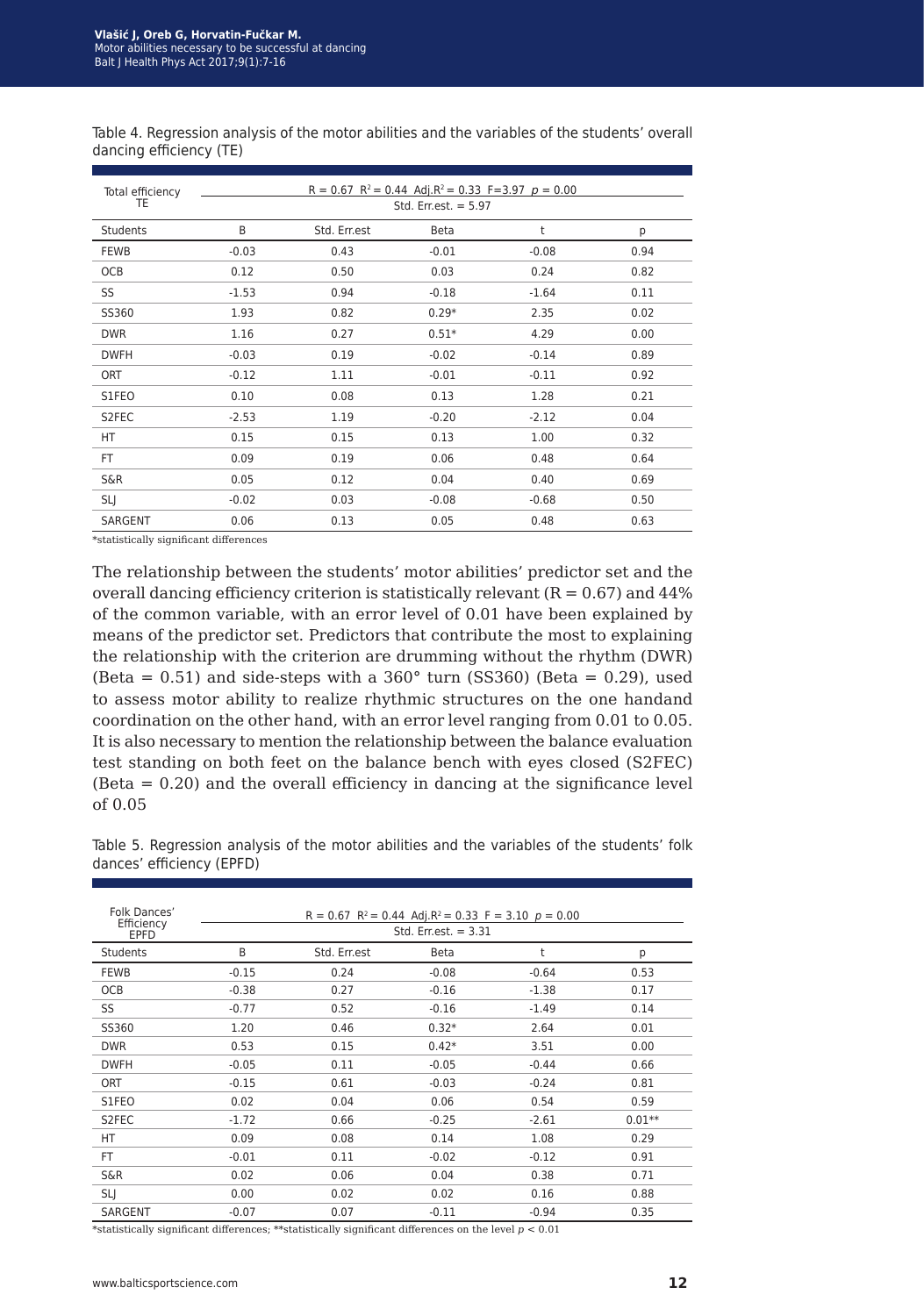The results of the regression analysis indicate a statistically relevant relationship between the predicator set and the folk dances' efficiency criterion  $(R = 0.67)$ , where the predicator set explains 44% of the common variable with an error level of 0.01 (Table 5). The predicators contributing the most to the relationship with the criterion are drumming without the rhythm (DWR)  $(Beta = 0.45)$  and side-steps with a 360 $^{\circ}$  turn (SS360) (Beta = 0.32) used to assess motor ability to realize rhythmic structures and coordination with the error level of 0.01.

Table 6. Regression analysis of the motor abilities and the variables of the students' social dances' efficiency (EPSD)

| Social dances'<br>efficiency<br><b>EPSD</b> | $R = 0.62$ $R^2 = 0.39$ Adj. $R^2 = 0.27$ $F = 3.17$ $p = 0.00$<br>Std. Err.est. $= 3.43$ |              |         |         |      |  |  |
|---------------------------------------------|-------------------------------------------------------------------------------------------|--------------|---------|---------|------|--|--|
| <b>Students</b>                             | B                                                                                         | Std. Err.est | Beta    | t       | р    |  |  |
| FEWB                                        | 0.12                                                                                      | 0.25         | 0.06    | 0.48    | 0.63 |  |  |
| <b>OCB</b>                                  | 0.50                                                                                      | 0.28         | $0.21*$ | 1.74    | 0.09 |  |  |
| SS                                          | $-0.76$                                                                                   | 0.54         | $-0.16$ | $-1.41$ | 0.16 |  |  |
| SS360                                       | 0.73                                                                                      | 0.47         | 0.20    | 1.55    | 0.13 |  |  |
| <b>DWR</b>                                  | 0.64                                                                                      | 0.16         | $0.51*$ | 4.09    | 0.00 |  |  |
| <b>DWFH</b>                                 | 0.02                                                                                      | 0.11         | 0.02    | 0.18    | 0.86 |  |  |
| <b>ORT</b>                                  | 0.03                                                                                      | 0.64         | 0.01    | 0.04    | 0.97 |  |  |
| S1FEO                                       | 0.08                                                                                      | 0.05         | $0.18*$ | 1.71    | 0.09 |  |  |
| S2FEC                                       | $-0.81$                                                                                   | 0.69         | $-0.12$ | $-1.18$ | 0.24 |  |  |
| HT.                                         | 0.06                                                                                      | 0.09         | 0.09    | 0.71    | 0.48 |  |  |
| FT                                          | 0.10                                                                                      | 0.11         | 0.13    | 0.94    | 0.35 |  |  |
| S&R                                         | 0.02                                                                                      | 0.07         | 0.03    | 0.33    | 0.74 |  |  |
| <b>SLJ</b>                                  | $-0.02$                                                                                   | 0.02         | $-0.16$ | $-1.34$ | 0.19 |  |  |
| SARGENT                                     | 0.13                                                                                      | 0.08         | $0.20*$ | 1.73    | 0.09 |  |  |

\*statistically significant differences

Regression analysis results demonstrate a statistically relevant correlation of the predictor set with the social dances' efficacy criterion  $(R = 0.62)$ , and 39% of the common variable is explained with an error level of 0.01 by the predictor set (Table 6). The predictor contributing to the explanation of the relationship between the criterion the most is drumming without the rhythm (DWR) (Beta = 0.51). As to the relationship between the predictor set and the social dances' efficiency criterion, there is a slightly lesser contribution with a significance level of 0.05 for the predictors obstacle course backwards (OCB) (Beta = 0.21), standing on a foot on a balance bench with eyes open (S1FEO)  $(Beta = 0.18)$  and Sargent test (SARGENT) (Beta = 0.20).

#### **discussion**

The students showed better accuracy andgreater efficiencyin performing folk dances (Table 1), which is probably due to the fact that folk dances had been introduced to dancing classes earlier, and consequently, they had been practiced over a longer period of time. Besides, not only the dancing step technique, but also the aesthetic component is relevant for the demonstration of social dances. The aesthetic component is a specific, delicate issue of the evaluation regulations of top sports dances as well.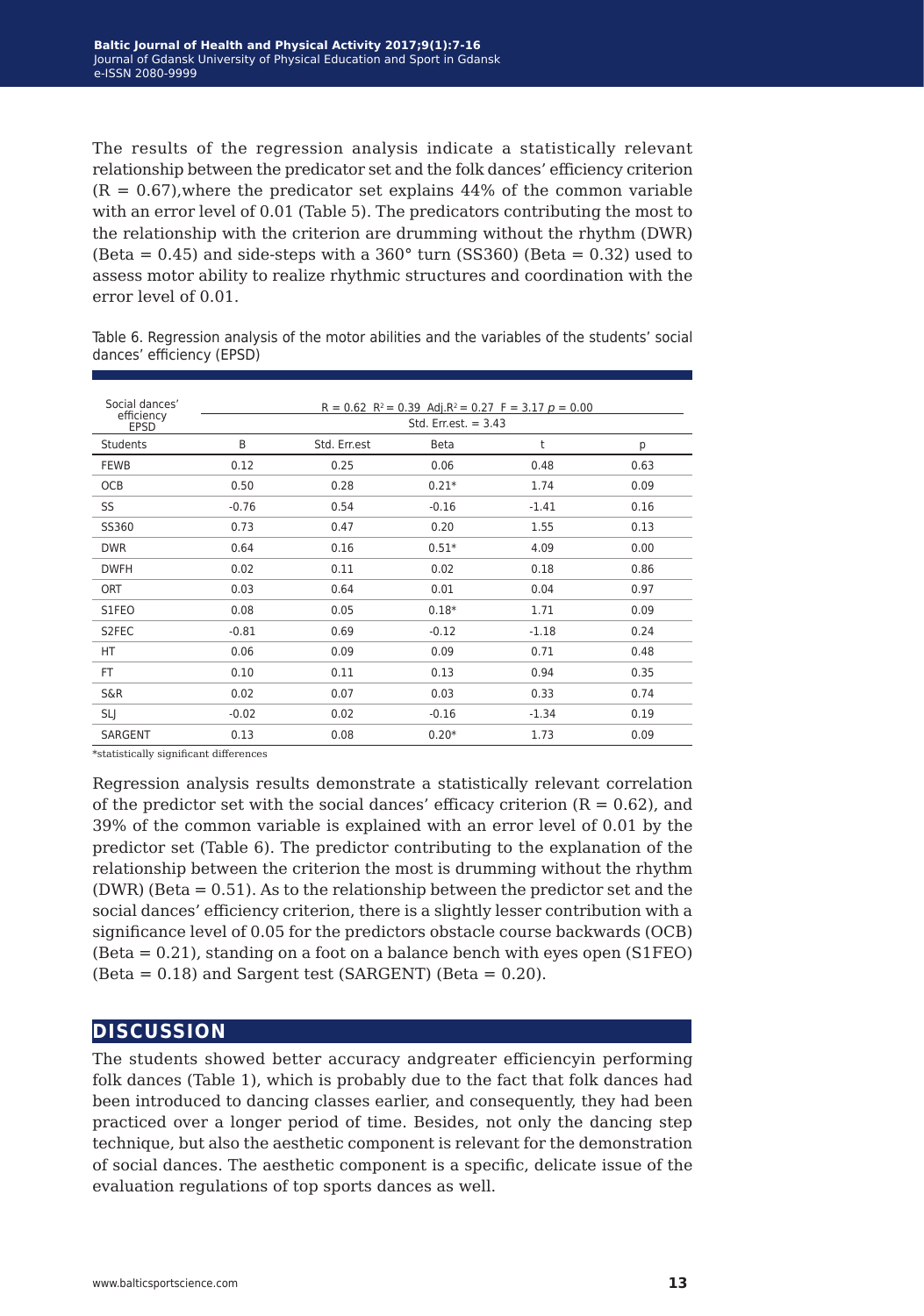By applying descriptive analysis, it was determined that the students achieved better results regarding the velocity of the movement frequency (hand tapping – HT), foot tapping (FT), flexibility (sit-and-reach – S&R) and explosive strength (standing long-jump – SLJ). The obtained results confirm students' high level of motor abilities, which is important for success in doing sport dances [18].

There is a statistically relevant relationship  $(R = 0.67)$  between the students' motor abilities' predictor set and the overall dancing efficiency criterion, and the predictors with the highest correlation contribution with the criterion are drumming without the rhythm  $(DWR)$  (Beta = 0.51), rhythmic structures' realization and side-steps with a  $360^{\circ}$  turn (SS360) (Beta = 0.29), coordination. A slightly smaller contribution of the balance evaluation test - standing on both feet on a balance bench with eyes closed (S2FEC) (Beta = 0.20) (Table 4) needs to be mentioned, too. The highest contribution of the rhythmic abilities' evaluation test in relation to the criterion is logical and entirely accounted for, since the richness of rhythms is what connects all the dances presented in this research the most. Isolating the coordination test side-steps with a 360° turn (SS360) as the only relevant among four other coordination tests is possible to account for because of a specific movement performed at a test, which is doing side-steps between two lines and doing a 360° turn in the middle. Turns and rapid movement direction alterations are moves typical of both social and folk dances, no matter if they are performed individually, in a circle or in a pair, which requires a high level of coordination abilities, balance and explosive strength to perform the moves successfully. Besides, modification of the test side-steps SS, was made by Oreb, in 1996, for the research in the field of water sports and as suchhas not been applied in a large number of studies; therefore, the possibility of motor learning is reduced, which is not the case with other applied tests,which are commonly used in kinesiology.

By applying regression analysis, a statistically relevant relationship  $(R = 0.67)$ of the predictor set and the folk dances' efficiency criterion was determined with an error level of 0.01 (Table 5). Predictors that contribute to the correlation with the criterion the most are drumming without the rhythm (DWR) (Beta = 0.42) and side-steps with a 360° turn (SS360) (Beta = 0.32), coordination at the error level of 0.01 (Table 5). Since the same motor abilities' evaluation tests have been isolated here as in the case of the overall dancing efficiency, it is obvious that the relationship of predictors we have just mentioned and the folk dances' criterion has also contributed to the relationship of these predictors and the overall dancing efficiency. The relationship of the predictors and folk dances' efficiency is explicable when taking into account the wide range of different rhythms the students had to learn and performing different changes of moving directions (turning in pairs in both directions) when completing the programme of the folk dances course.

There is also a statistically significant correlation of the predictor set and the efficiency in doing social dances  $(R = 0.62)$  (Table 6) and drumming without the rhythm (DWR) (Beta  $= 0.51$ ), rhythmic structures' realization, the predictor that contributes the most to explaining the relationship with the criterion. The ability to perform rhythmic structures has proven to be of particular importance when it comes to being successful in doing social dances, which is in complete accordance with the thesis of this and the previous research on the influence rhythm has on performing dancing structures [19, 20]. A slightly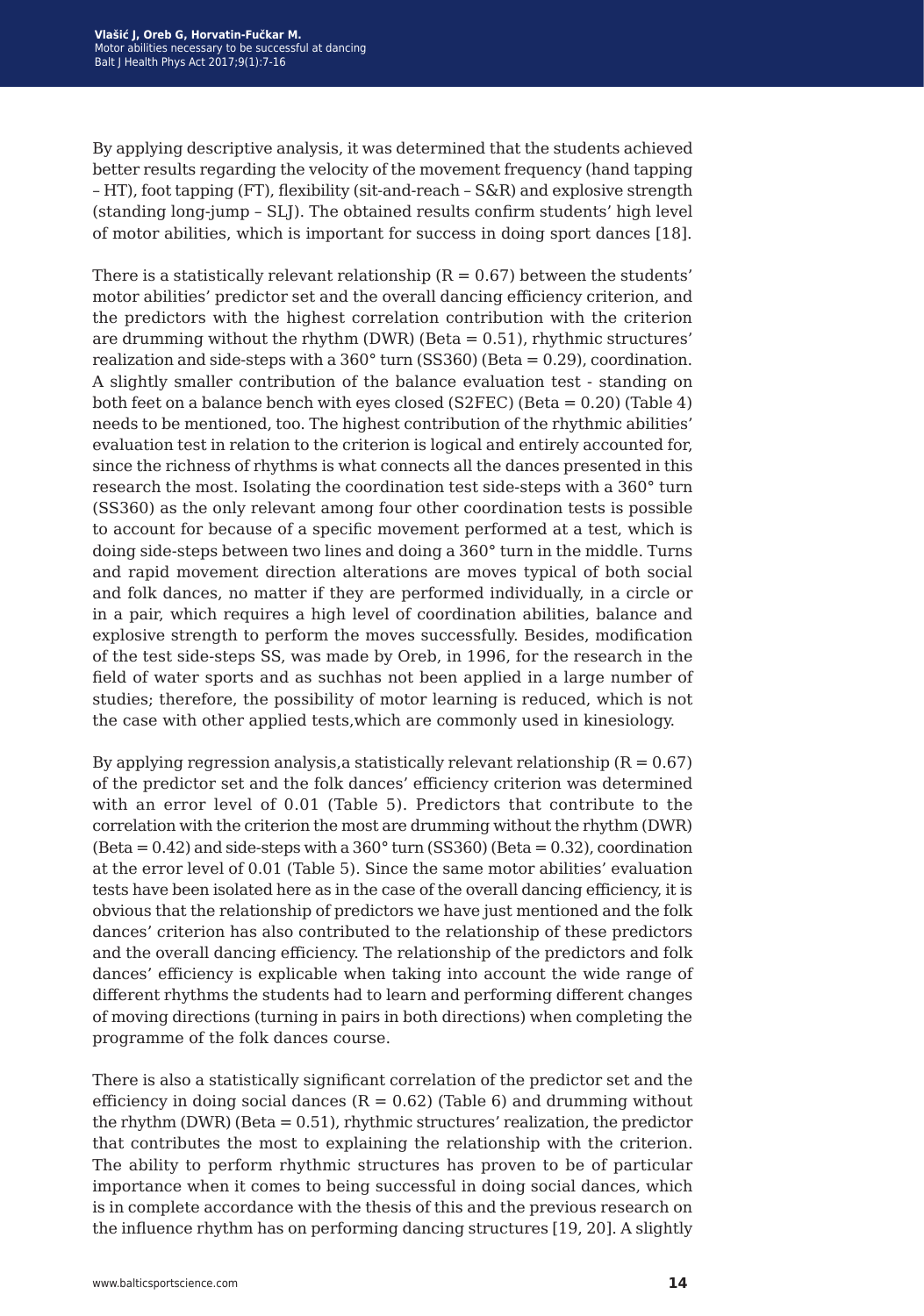smaller contribution to the correlation of the predictor set with the social dances' efficiency criterion on the level of 0.05 is evident for the predictors obstacle course backwards (OCB) (Beta = 0.21), standing on a foot on a balance bench with eyes open (S1FEO) (Beta = 0.18) and Sargent test (SARGENT) (Beta = 0.20). Results like this indicate a correlation between coordination, balance and the explosive strength with success in performing social dances, which was nonetheless scientifically proven as well [6, 10, 21, 22, 23, 24] The justification of such results lies in the structure of the standard and Latin American dances. Better coordination, explosive strength and flexibility test results contributed to better technical and stylistic interpretation of the evaluated dances.

#### **conclusions**

The basic aim of the research was to determine the relationship between motor abilities and dancing efficiency of the students at the Faculty of Kinesiology. By using regression analysis, the relationship of the predicator set with the overall dancing efficiency and with the success in performing social and folk dances was determined.

Motor ability assessment tests of the rhythmic structure realisation (DWR) and coordination (SS360) are the predictors with the greatest contribution to the overall dancing efficiency criterion. The importance of the abovementioned motor abilities had already been highlighted in extensive research on dancing efficiency of the sports dancers [11, 18], and in this research the same was proven for the population of sportspeople who were not dancers.

#### **references**

- [1] Zagorc M. Družabni in športniples [Social and sport dances]. Ljubljana: Združenje plesnih vaditeljev, učiteljev in trenerjev Slovenije; 2000. Slovenian.
- [2] Bijelić S. Plesovi [Dances]. Banja Luka: Atlantik BB; 2006. Serbian.
- [3] Li X-X, Yao Y. Effect of dance-sport on physical-psychological health of university students. Chin J Clin Rehabil. 2005;9(40):19-192.
- [4] Brennan D. Dance in the Northern Ireland physical education curriculum. Womens Stud Int Forum. 1996;19(5):493-503.
- [5] Prosen J, Zagorc M, Bizjak K. Physical work-rate at salsa in school programmes. In: Starc G, Kovač M, Bizjak K, editors. 4th International Symposium Youth Sport; 2008 Nov 14-16; Ljubljana, Slovenia. Ljubljana: Faculty of Sport; 2008, 112-113.
- [6] Zagorc M, Zaletel P. Comparison of some morphologic and motor characteristics of top dancers in Latin-American, standard dances and in rock 'n' roll dance. In: Milanović D, editor. Kinesiology – the present and the future. Proceeding of the 1st International Scientific Conference; 1997 Sep 25-28; Dubrovnik, Croatia. Zagreb: Faculty of Physical Education; 1997, 174-176.
- [7] Miletić Đ. Factors of successfulness with folk dances. In: Parisi P, Pigozzi F, Prinzi G, editors. 4th Annual Congress of the European College of Sport Science; 1999; Rome, Italy. Rome: University Institute of Motor Sciences; 1999, 374.
- [8] Uzunović S, Kostić R, Zagorc M, Oreb G, Jocić D. The effect of coordination skills on the success in standard sports dancing. In: Dikic N, Zivanic S, Ostojic S, Tornjanski Z, editors. 10th Annual Congress European College of Sport Science; 2005; Belgrade, YU. Belgrade: Fakultet sporta i fizičkog vaspitanja; 2005, 270-271.
- [9] Kostić R, Uzunović S, Zagorc M, Oreb G, Jocić D. Relations of success in Latin-American dances with coordination abilities. 12. FIS komunikacije, nacionalnog naučnog skupasa međunarodnim učešćem [The 12th FIS communications, national scientific conference with international participation]. Niš: Fakultet fizičke kulture; 2006, 33.
- [10] Srhoj LJ, Katić R, Kaliterna A. Motor abilities in dance structure performance in female students. CollAntropol. 2006;30(2):335-341.
- [11] Lukić A, Gerdijan N, Bijelić S, Zagorc M, Radisavljević L. Motor skill efficiency as a quality predictor of technical performance in dance sport. Serb J Sports Sci. 2012;6(2):77-82.